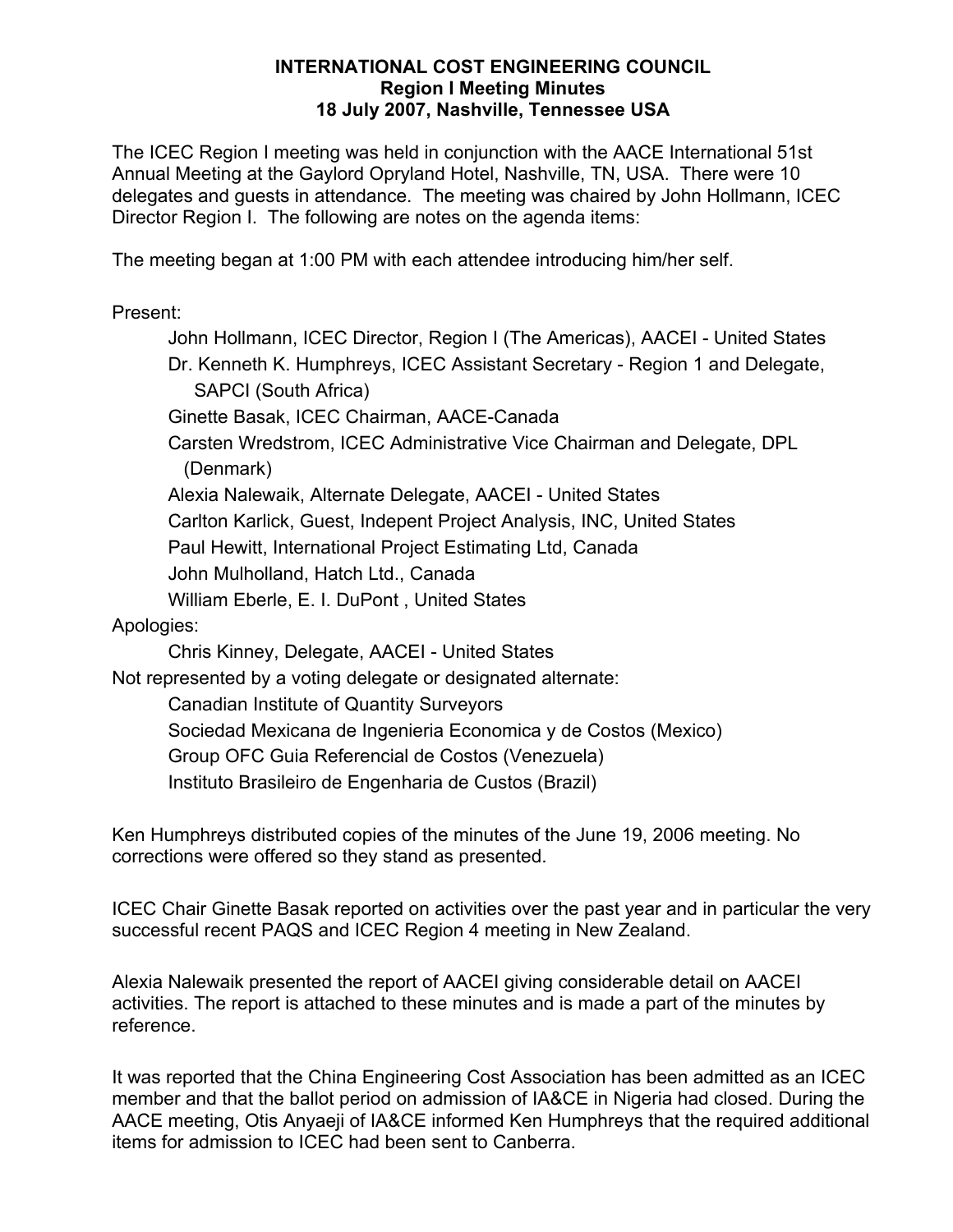It was also reported that AEIPRO (Spain) had requested inactive status as an ICEC member and that RABCE (Russia) had been dropped as a member because of failure to pay membership subscription fees for a 3-year period.

Ken Humphreys reviewed ICEC's cooperative agreements with other organizations.

The criteria for ICEC sponsorship of Forums were distributed and discussed and were the Advantages and Responsibilities of ICEC member societies.

Ken Humphreys reported on ICEC's acceptance by the United Nations as a Roster level NGO and its meaning.

John Hollmann reported briefly on the International Location Factor Project. A one hour session had been held immediately prior to this meeting to explain the project and to solicit interest. A large audience was in attendance, most of whom agreed to assist. A list serve has been established for communication on the project and John Hollmann will create a questionnaire to be added to the ICEC web site.

After a break, the balance of the meeting was spent reviewing the ICEC Strategic Plan with numerous suggestions being made by the attendees. It was suggested that an item be added to the plan re the United Nations NGO status and the goals ICEC expects to achieve from the status. This will be referred to Murtala Oladapo for input.

There being no further business, the meeting was adjourned at 3:40 PM.

Respectfully submitted, Kenneth K. Humphreys ICEC Assistant Secretary - Region 1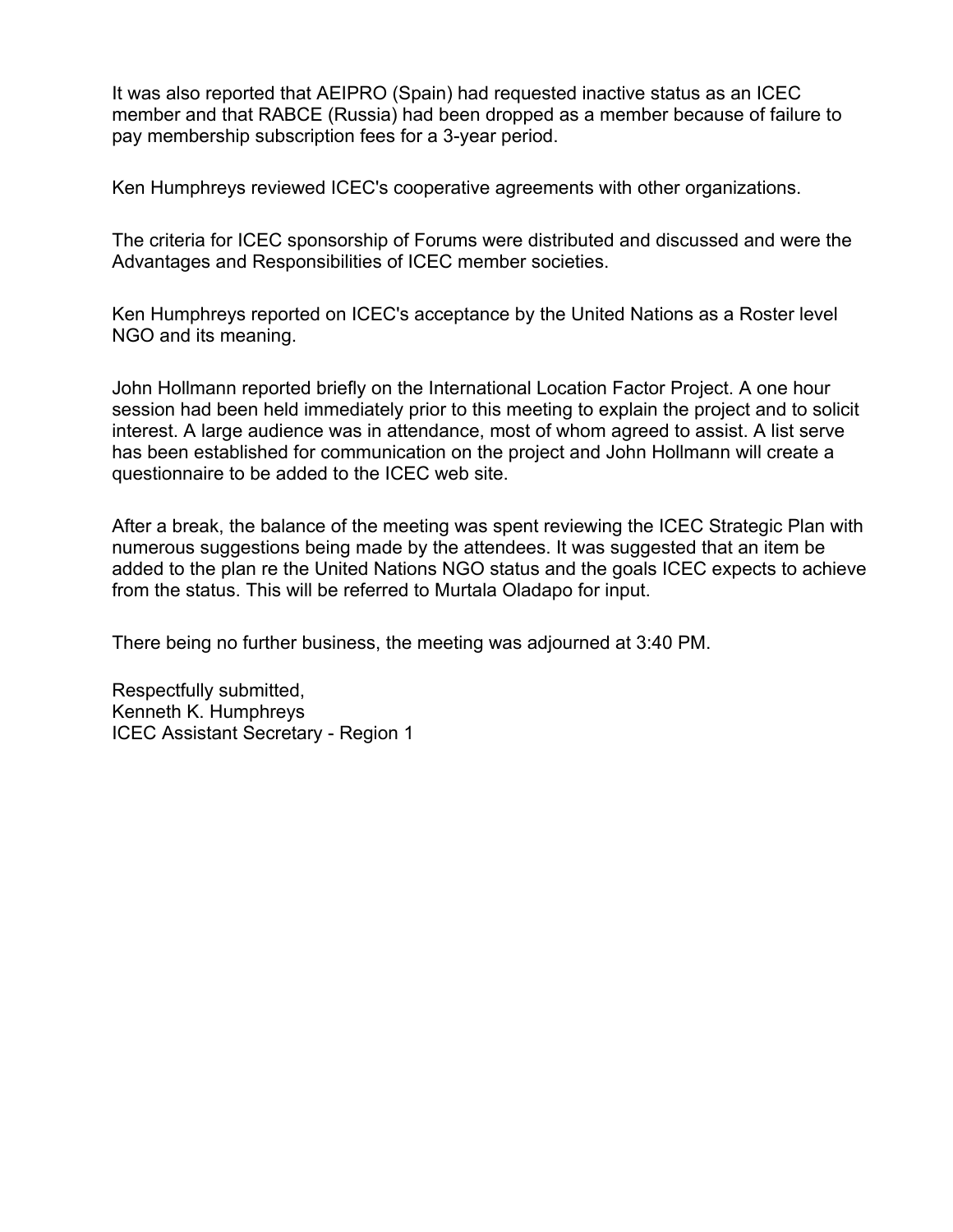## **REPORT OF AACE International TO THE INTERNATIONAL COST ENGINEERING COUNCIL**

## **Date of Report: 18 July 2007**

### **1. Country:** Headquartered in USA

## **2. Organization's Name: AACE International**

Postal Address: 209 Prairie Avenue, Suite 100, Morgantown WV 26501 USA Telephone No.: 1-304-296-8444 Fax No.: 1-304-291-5728 E-mail address: info@aacei.org Website: www.aacei.org

## **3. ICEC Representative/Delegate's Name: Christopher Kinney**

Postal Address: 710 Tannery Dr, Wayne, PA 19087 USA Telephone No.: 1-610-304-5059 Fax No.: E-mail address: kinneycpe@aol.com

## **Alternate Representative/Delegate's Name: Alexia Nalewaik CCE MRICS**

Postal Address: 11766 Wilshire Blvd, Suite 900, Los Angeles, CA 90025 USA Telephone No.: 1-213-399-1373 Fax No.: 1-310-477-8424 E-mail address: alexia.nalewaik@mossadams.com

### **4. Current List of Executive with Address, Phone, Fax, E-mail:**

*(Please provide information for your President/Chairman, Vice President/Chairs, General Secretary, Treasurer, and Executive Secretary/General Manager)*

Executive Director – James Baxter President – William Kraus PE CCE Past-President – James Zack Jr. President-Elect – Stephen Warhoe PE CCE VP Admin – Kerri Hunsaker-Stannard VP Finance – Marlene Hyde CCE VP TEC – Vera Lovejoy CCC PSP VP Regions – Mark Grotefend CCC Director Region 1 – Stephen Revay CCC Director Region 2 – Michael Withers Director Region 3 – Michael Pritchett CCE Director Region 4 – Robert Bakewell CCC Director Region 5 – Andy Padilla CCE Director Region 6 – Alexia Nalewaik CCE MRICS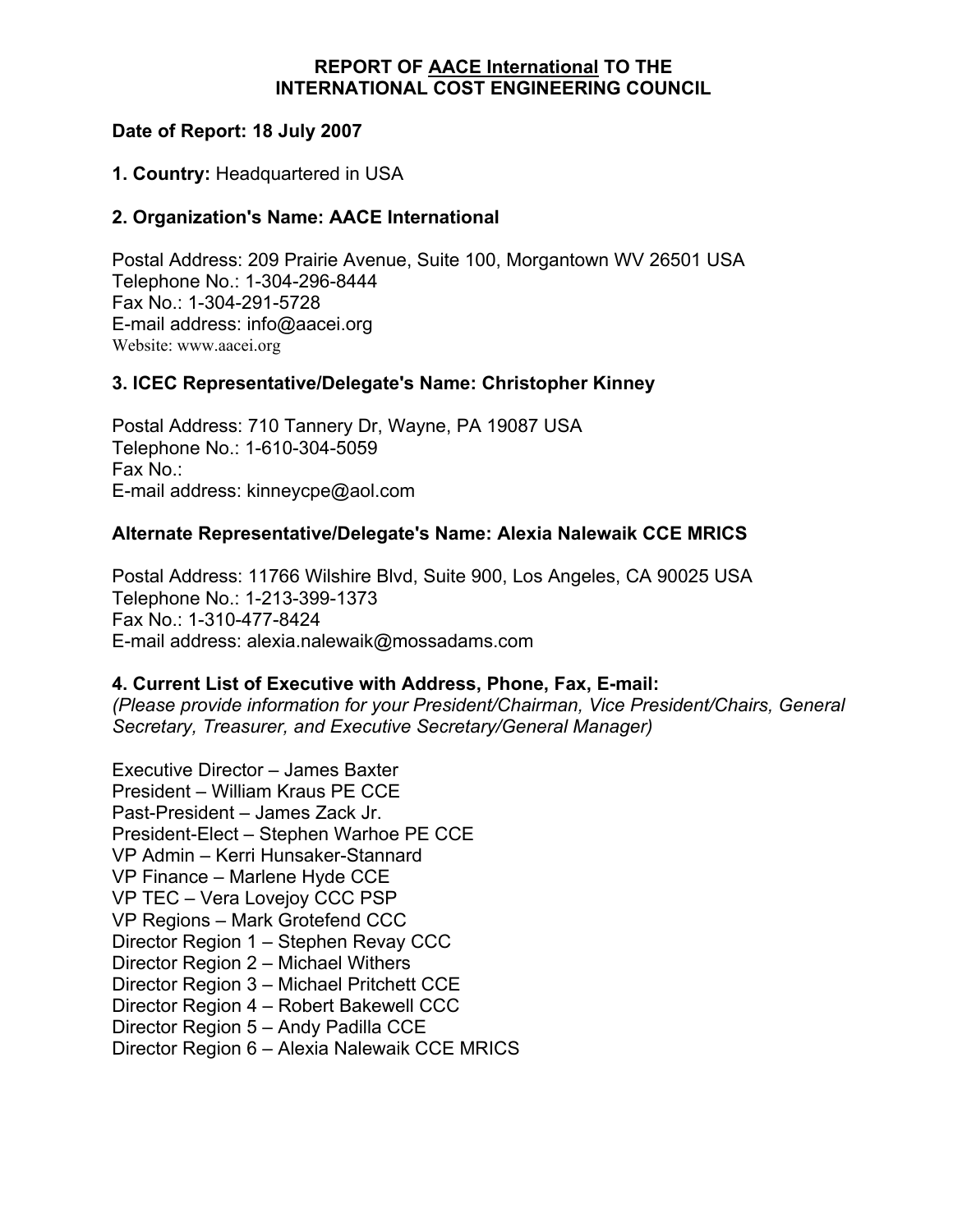# **5. Number of Members by Category (as of July 13, 2006):**

*(Please list each category of membership and the number of members in each category)*

5488 members total

Region 1 - 864 Region 2 – 1,066 Region 3 - 778 Region 4 - 828 Region 5 - 942 Region 6 – 1,010

The Arabian Gulf Section in Region 4 is showing a 68% increase (83 members) since November 2006.

#### **6. Seminars/Conferences/Congresses held since the last ICEC Region Meeting: (Please list):**

AACE International Annual Meeting, Nashville, Tennessee USA, 16-18 July 2007

Representatives attended SAME Conference, National Academy of Engineering Meeting, American Association of Engineering Societies Dinner, International Construction Project Management Association

Conference & Primavera Conference/Moscow.

#### **7. Scheduled Future Seminars/Conferences/Congresses:**

*(Please list each event with dates, venue, theme, and contact information. ICEC will post these events on the ICEC website)*

AACEI Annual Meeting, 29 June - 2 July 2008, in conjunction with the ICEC 6th World Congress on Cost Engineering, Project Management and Quantity Surveying, Toronto, Canada

AACEI Annual Meeting, 28 June -1 July 2009, Seattle, Washington USA AACEI Annual Meeting, 27-30 June 2010, Atlanta, Georgia USA AACEI Annual Meeting, 19-22 June 2011, Anaheim, California USA

### **8. Potential Future Events Under Consideration: (Please list):**

### **9. Any New Initiatives/Innovations?**

A new certification (C3PM) is being developed.

AACE International is considering additional certification programs for implementation in the future.

### **10. Training/Certification Issues?**

*Note: If your organization offers a certification or CPD programme and has not yet considered submitting it for possible ICEC accreditation, you are encouraged to do so. See http://www.icoste.org/delegate.htm for guidelines and application forms).*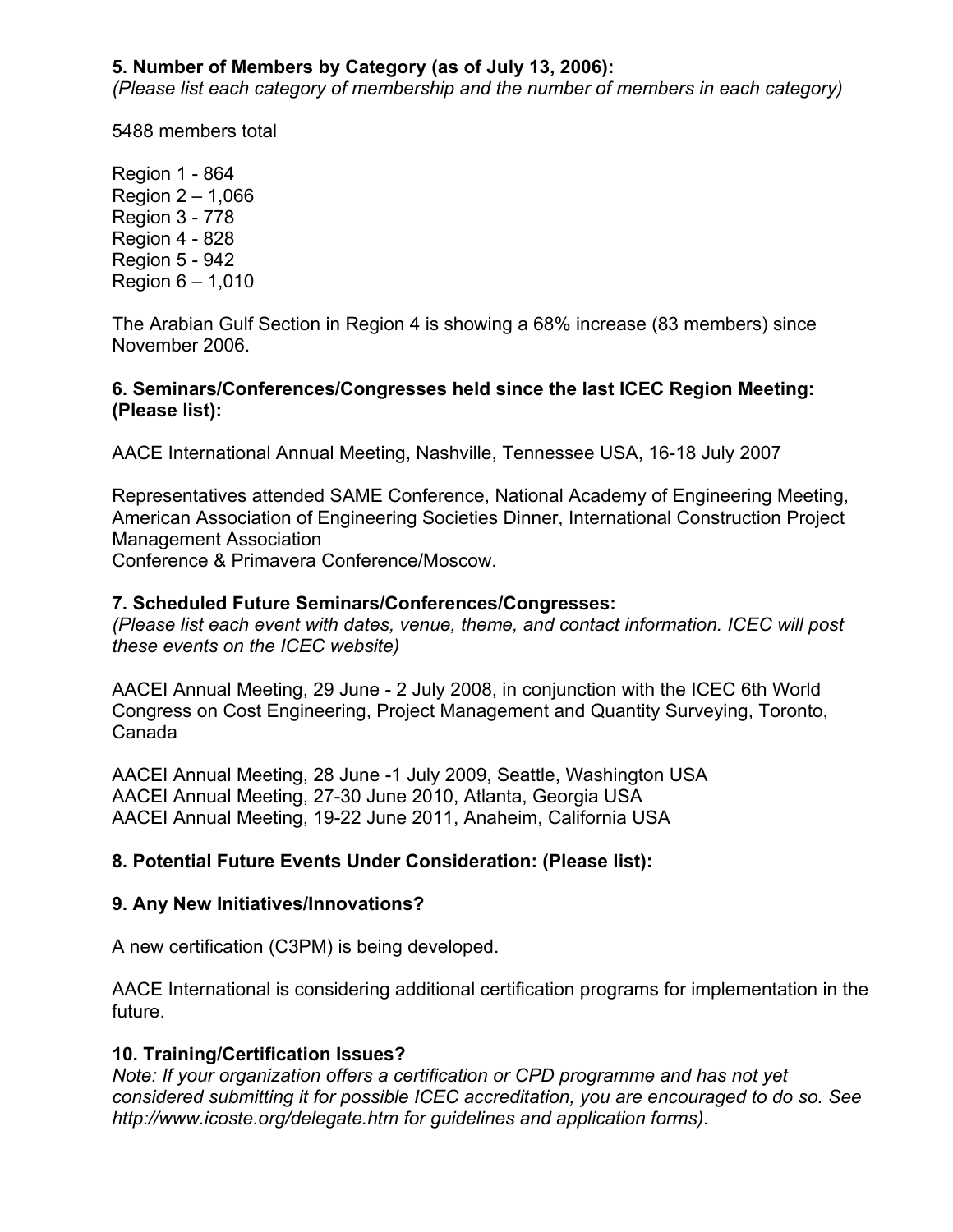The Council of Engineering and Scientific Specialty Boards has accredited the following Certification Programs:

- Certified Cost Consultant (CCC) (reaccredited)
- **EXECUTE:** Certified Cost Engineer (CCE) (reaccredited)
- **Earned Value Professional (EVP) (new accreditation)**
- Planning & Scheduling Professional (PSP) (new accreditation)
- Interim Cost Consultant (ICC) (new accreditation)

ICEC has accredited the following Continuing Professional Development programs until 1 January 2012:

- AACE International Certified Cost Consultant (CCC) Program
- AACE International Certified Cost Engineer (CCE) Program
- AACE International Interim Cost Consultant (ICC) Program
- AACE International Planning and Scheduling Professional (PSP) Program
- AACE International Earned Value Professional (EVP) Program

The Planning and Scheduling Professional (PSP) specialty certification examination was offered at the 4th Annual PMI College of Scheduling (COS) conference in Vancouver (British Columbia, Canada), 15-18 April 2007.

Newest certification is the Certified Forensic Claims Consultant (CFCC), first exam held at the AACE International Annual Meeting, Nashville, TN USA, 16-18 July 2007.

Beta testing is being done for the Certified Estimating Professional (CEP) certification.

A PSP exam will be scheduled in Australia this fall.

The Brazilian society (IBEC) wants to implement AACEI certification.

### **11. Any Important New Publications? (Please list.)**

*(If possible, mail a copy of any new books or other major publications to the ICEC Secretary for review on the ICEC webpage. Please include price and ordering information).*

The Total Cost Management Framework is online and available for free download at www.aacei.org/tcm

## **12. Any issues where cooperation with other member organizations are on-going or desirable (please indicate in each case if it is on-going or desirable).**

AACE International has become a member of the Global Alliance for Project Performance Standards, (GAPPS), and participated in the most recent work session in early May 2007, held in The Hague, The Netherlands. The purpose of the GAPPS initiative is to develop an international project management standard. Additionally, AACE International has recently joined the Pacific Association of Quantity Surveyors (PAQS).

New or renewed cooperative agreements are being developed with DoD, DOE, DACE, and RICS, and others. A cooperative agreement with NAWIC was signed at the AACE International Annual Meeting, Nashville, TN USA, 16-18 July 2007.

**13. Please list any issues (Regional or International) which you wish to have considered by the ICEC Council.**